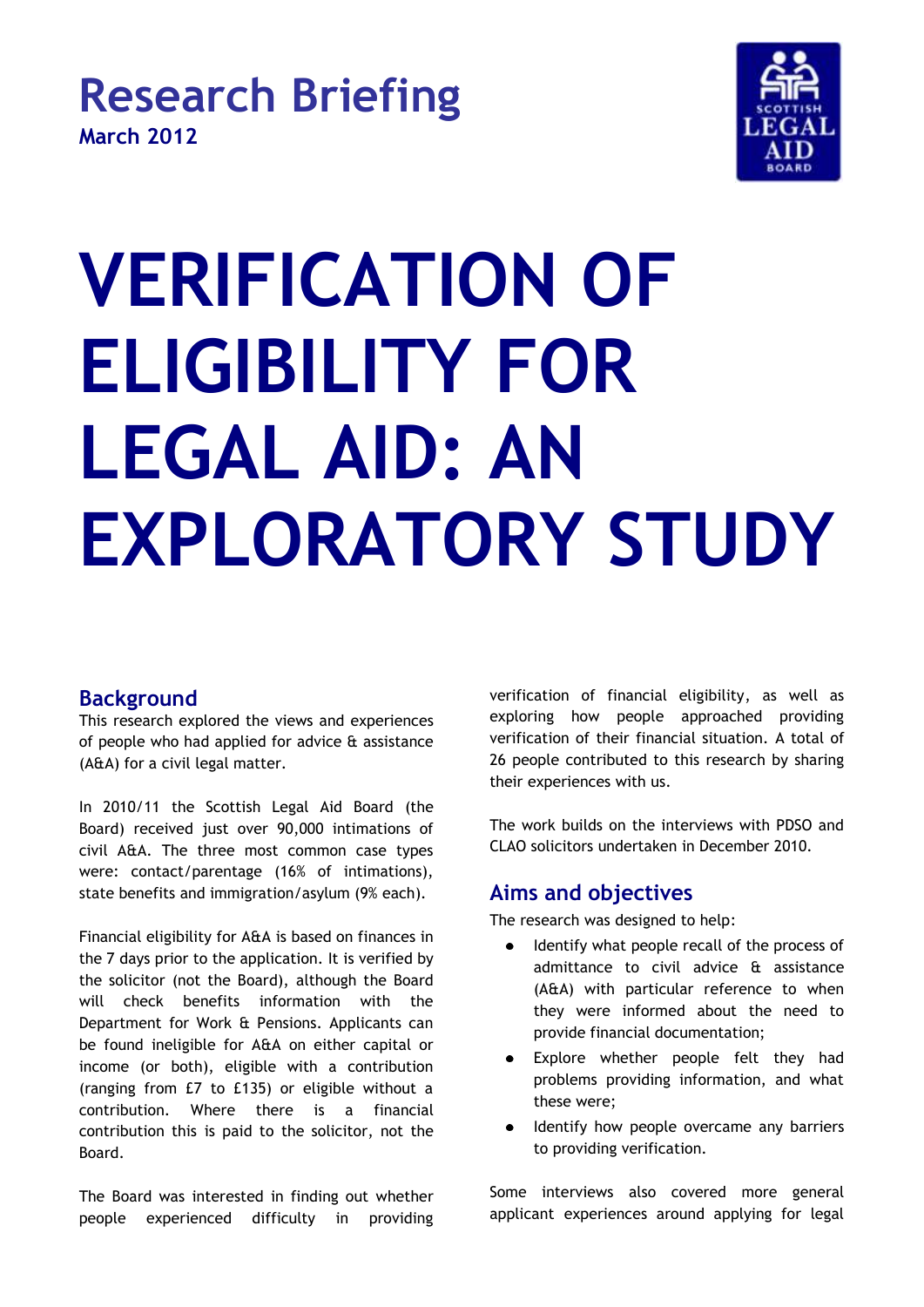assistance. For instance, how they went about finding a solicitor and their perceptions of the overall experience.

## **Methodology**

A variety of methods were used to get feedback from applicants. These were:

- $\bullet$ face to face semi-structured interviews;
- telephone structured interviews;
- online & paper surveys.  $\bullet$

We used our applications database to identify details of 1,585 intimations of civil advice & assistance between October 2010 and March 2011. Given that we were planning face to face interviews, it was decided to focus on those with an address within the Edinburgh (EH) postcode area.

There were a number of other exclusions. Those aged under 17, those who gave a 'correspondence address' (eg c/o solicitor), those where there had been an intimation from more than one person in the same household about the same case, those where there was an intimation from the same person more than once in the timeframe and those where the solicitor was the (Board funded) Civil Legal Assistance Office (CLAO). The CLAO solicitor view had been collected in a separate piece of research, and another Board research project, including interviews with CLAO clients, was being planned.

Telephone details were obtained for 53 of the remaining records, for the purpose of making initial contact by telephone. This was done in the first 2 weeks of June 2011. The purpose of the initial contact was to arrange a face to face interview or, failing that, a telephone interview. Up to 3 attempts (where necessary) were made to contact each person, and a total of 15 contacts were achieved. Five of the interviews came from this sample.

Another round of contact took place in mid-June 2011, using data from  $3^{rd}$  January -  $31^{st}$  March 2011 and including only City of Edinburgh postcodes. This sample of 376 applicants for civil A&A was written to in mid-June 2011, asking if they would be interested in taking part in research. They were given the option to select either 'face to face interview', 'telephone interview' or 'online survey'. From this, 29 people

responded indicating they would like to provide views. These people were then contacted by telephone to arrange face to face / telephone interviews, by email with a link to an online survey or were sent a postal survey. 21 of the interviews / responses came from this sample.

Only one of the people that we spoke to had been assessed with a financial contribution for their A&A. A number of people mentioned having subsequently applied for civil legal aid (or planning to do so). One person we spoke to had been unsuccessful in this and had given up.

The types of legal issue which people had applied for A&A to help them resolve were: divorce or separation (5), contact (3), immigration (3), employment (2), family (2), will (2), Children (Scotland) Act (2), benefits, debt or reparation, Judicial Review, guardianship, medical negligence, proceeds of crime & 'other family' (1 each).

#### *Face to face interviews.*

Three face to face interviews were held. Five were originally arranged; one respondent did not turn up, the other told us she had changed her mind about coming in. All interviewees were female.

The face to face interviews followed a semi structured topic guide which covered various issues around the time leading up to and including the A&A meeting with the solicitor. The guide also allowed interviewees to expand where they wished on the topics and concentrate on certain aspects of their experience.

All the interviews took place at the Board's headquarters in Edinburgh.

#### *Telephone interviews.*

Sixteen telephone interviews (plus one brief discussion of financial issues) were also carried out. Of these, 12 respondents were female and 5 were male.

The topic guide for the telephone interviews was a condensed version of that used for the face to face interviews, although covering the same range of topics. This reflected the expectation individuals would not be prepared to speak for so long on the telephone as they would face to face.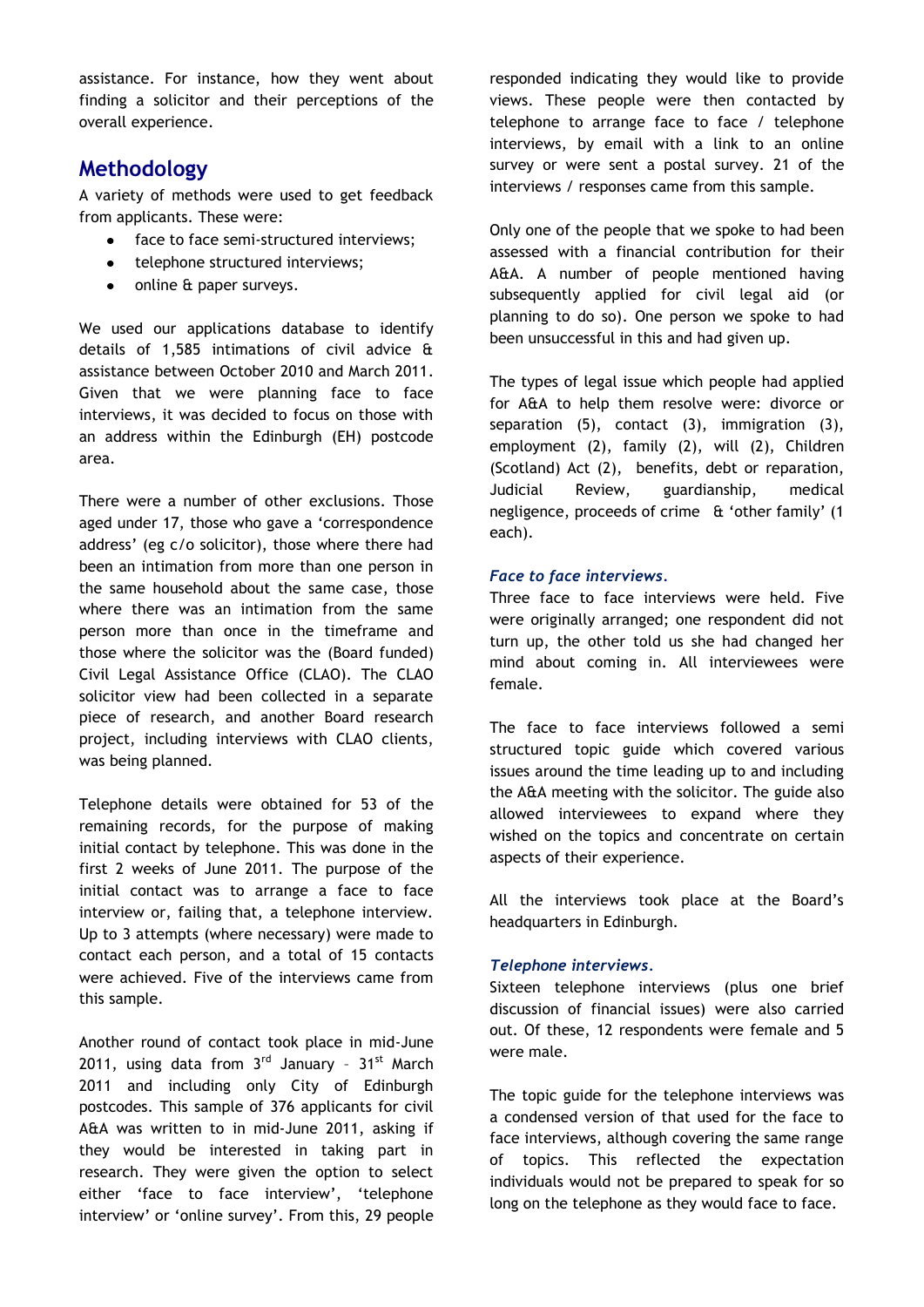#### *Online / paper surveys.*

Six people requested a link to an online survey, and 5 completed it. Where respondents indicated they could not read English the online survey was translated (2 into Mandarin and one into Bengali). These were sent in the form of a paper survey; one was returned.

The online and paper surveys were based on the telephone interview guide.

Table 1 below shows the numbers of responses by gender, age category and response type.

|              | Face<br>to<br>face |   | Tel            |   | Online         |              | Post         |   | Total |   |
|--------------|--------------------|---|----------------|---|----------------|--------------|--------------|---|-------|---|
|              | F                  | M | F              | M | F              | W            | F            | W | F     | M |
| $18 - 24$    | $\mathbf{0}$       | 0 | 0              | 0 | 1              | $\mathbf{0}$ | $\mathbf{0}$ | 0 | 1     | 0 |
| $25 - 34$    | 0                  | 0 | 5              | 0 | 0              | 0            | 0            | 0 | 5     | 0 |
| $35 - 49$    | $\mathbf{1}$       | 0 | 4              | 3 | 1              | 0            | $\mathbf 0$  | 0 | 6     | 3 |
| $50 - 64$    | $\mathbf{1}$       | 0 | $\mathbf{1}$   | 2 | $\overline{2}$ | $\mathbf{1}$ | $\mathbf{0}$ | 0 | 4     | 3 |
| $65+$        | $\mathbf{1}$       | 0 | $\overline{2}$ | 0 | 0              | 0            | 0            | 0 | 3     | 0 |
| d/k          | 0                  | 0 | 0              | 0 | 0              | 0            | 0            | 1 | 0     | 1 |
| <b>Total</b> | 3                  | 0 | 12             | 5 | 4              | 1            | 0            | 1 | 19    | 7 |

*Table 1: Responses by method, gender & age category.*

# **Findings**

The following describes some of the key things that we were told regarding verification of financial eligibility for civil advice & assistance.

## **Sources of guidance**

Respondents who were asked to bring financial information mostly reported being asked before or at the first meeting.

Being advised beforehand enables people to bring the relevant documentation to their first meeting. One interviewee was told by a receptionist when making her appointment that she would have to bring proof of finances. Because she was told this at this stage, she was able to bring financial verification to her first meeting with the solicitor. As she explained; *"it wasn't a hassle. Although I didn't have anything myself at home, because I usually read them, then shred them. I went to the Job Centre and they gave something".* Another interviewee mentioned being able to get

replacement documentation from the DWP, and that this took a few days.

Although respondents were not always able to recollect exactly when, being asked for proof of finances *at* the first meeting seems to have been a relatively common experience. One person told us *"before I left* [after the first meeting] *I booked another appointment".* At this point the solicitor asked for details of benefits (the interviewee had already provided verbal information on her financial situation). This was also reported by those who had spoken to someone from the solicitors' office before the first meeting. They recollected being asked to bring details about the legal problem to the first meeting, but not financial documentation.

### **Client experiences - income**

Most of the people we spoke to found it fairly easy to bring in documentation verifying their income.

Those who had legal aid before seemed to be aware of the verification procedure: *"I'd had legal aid before so I keep it* [proof of finances] *handy", "I knew already that I needed to do that*  [provide verification] *for legal aid".* There was also an example of good practice by the solicitor, with one interviewee noting that he was asked to bring proof of income and savings to his meeting with the solicitor who *"I've had for 30 years".* However one respondent was clear that she had not been asked to bring verification of finances to her first meeting with the solicitor, or subsequently.

One respondent, who had not applied for legal aid in Scotland before, did not recall being asked to bring verification to her first meeting but brought bank statements, benefits information and identification anyway. She had worked as an office manager and had learnt by experience to be organised.

Not all of those who found it easy to bring verification of income were so organised. One interviewee, who told us he had a bad memory after many years of alcohol abuse, had no problems providing details of his benefits to his solicitor. Although he had not brought paperwork (and indicated that he did not have any) he was able to provide personal and benefits details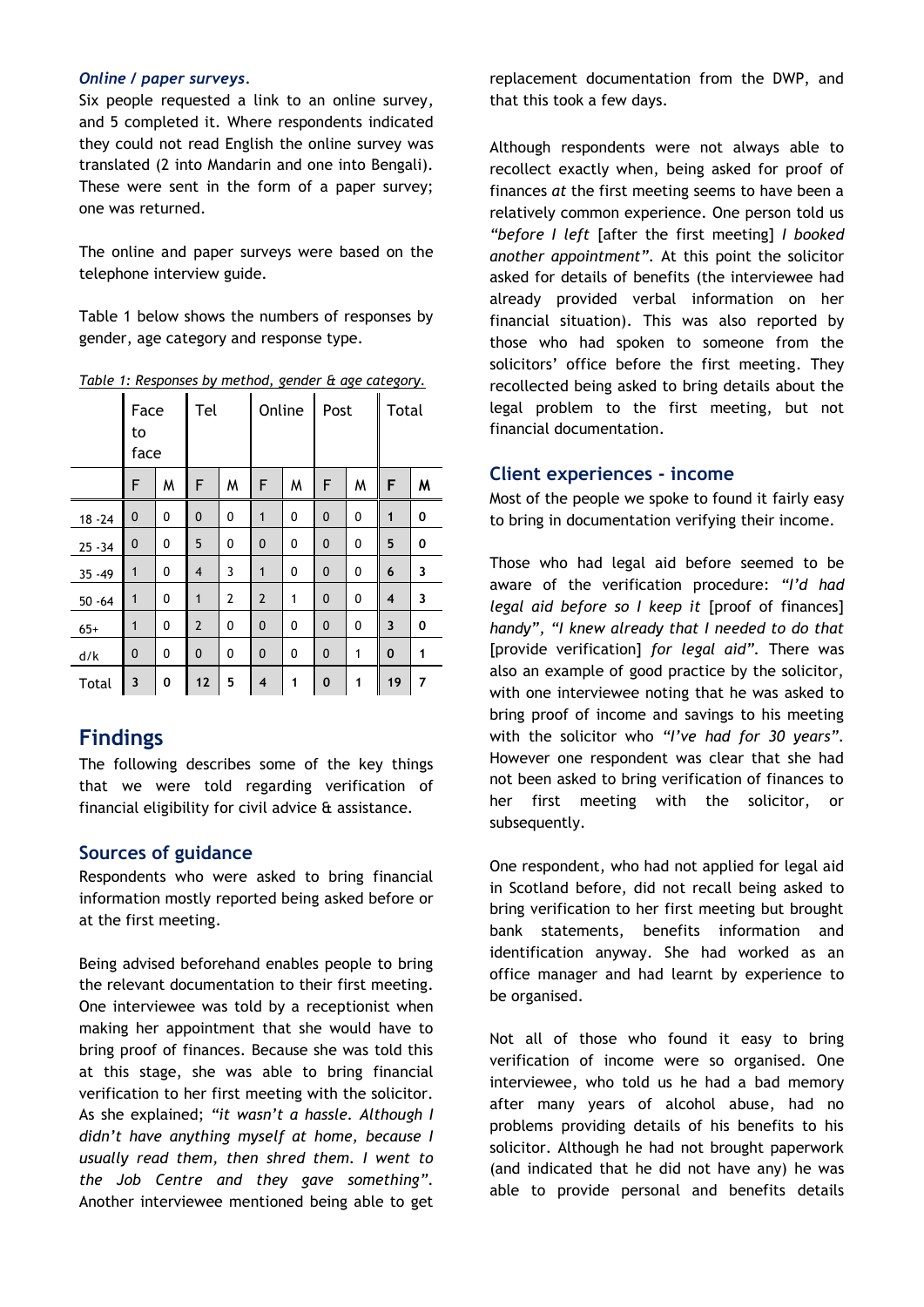verbally<sup>1</sup>, and recalled being given legal aid papers to sign*.* Familiarity with legal aid over 30 years (*"I've always had legal aid"*), only having benefits income, and no savings probably made his financial situation relatively straightforward.

Respondents mentioned getting proof of finances from an ATM. One respondent noted having to go to a friend to get a printed statement from her online bank.

However not all people had documentation available; when asked how easy it was to get proof of income the respondent to the paper survey selected the option *"impossible – I do not have this".*

#### **Client experiences - capital**

Compared to income, people spoke less about experiences providing verification of capital. This may have been because they had little or none. A single bank statement was often used to verify both income and capital; as one person told us *"my bank statement also covers capital; I don't have much".* 

A few respondents (including those who remembered bringing verification of income) did not recall ever being asked *specifically* about their capital or savings: *"I've never been asked but I don't have a lot anyway".*

When asked how easy they found it to access proof of savings two respondents to the online survey thought it was 'fairly easy - I spent some time but I was able to get hold of it'. This again emphasises the need for advance notice, to allow people time to gather proof of finances.

It was not uncommon for people to say that they had no savings, and therefore no paperwork. People remembered signing 'legal aid' papers; one specifically recalled signing the form to say he had no capital.

#### **Understanding the process**

People felt that they understood legal aid reasonably well**.** One interviewee was pleased to find out from her solicitor that she was eligible for legal aid. She had previously spoken to friends in England with similar issues and been told that she would probably not be.

However people may feel they have more knowledge than they actually do; one person whose case involved sale of a property said, when asked at interview, that she 'had not heard' of clawback. We were given other instances where understanding of things such as clawback and the contribution was confused. A telephone interviewee described how a previous solicitor had provided misinformation, but that clawback has now been explained to him by the Scottish Legal Aid Board and that he feels he understands it.

The people we spoke to were generally clear about why they were being asked to provide financial evidence, even where they were of limited means. One face to face interviewee told us *"it's really annoying that … how could I be asked if I have savings when people know I am not working? But if it's on the form then I think it needs to be asked […] I think people, even working, they can get legal aid, so that's why those questions are there".*

However, amongst those who had gone on to apply for full civil legal aid, more than one person was confused at being asked for means evidence for both A&A and full civil legal aid within a short space of time. One person told us: *"I have provided bank statements twice, which I did not understand. I wrote and asked if there had been a mistake".* The eligibility tests for A&A and full civil legal aid require different evidence, since civil legal aid eligibility is calculated on a longer time period. However the reason for asking for similar items of paperwork in a short space of time was clearly not clarified in this case, leading to the applicant wondering if something had gone wrong.

In many cases their most recent A&A was seen as part of an on-going response to a justiciable problem (eg divorce and on-going custody issues). People sometimes found it hard to focus solely on their most recent experience of A&A. When discussing the provision of financial information, it is likely that some people were providing documentation to cover both A&A and civil legal aid, at the same time.

# **Other issues**

 1 These would allow checks with the Department for Work & Pensions.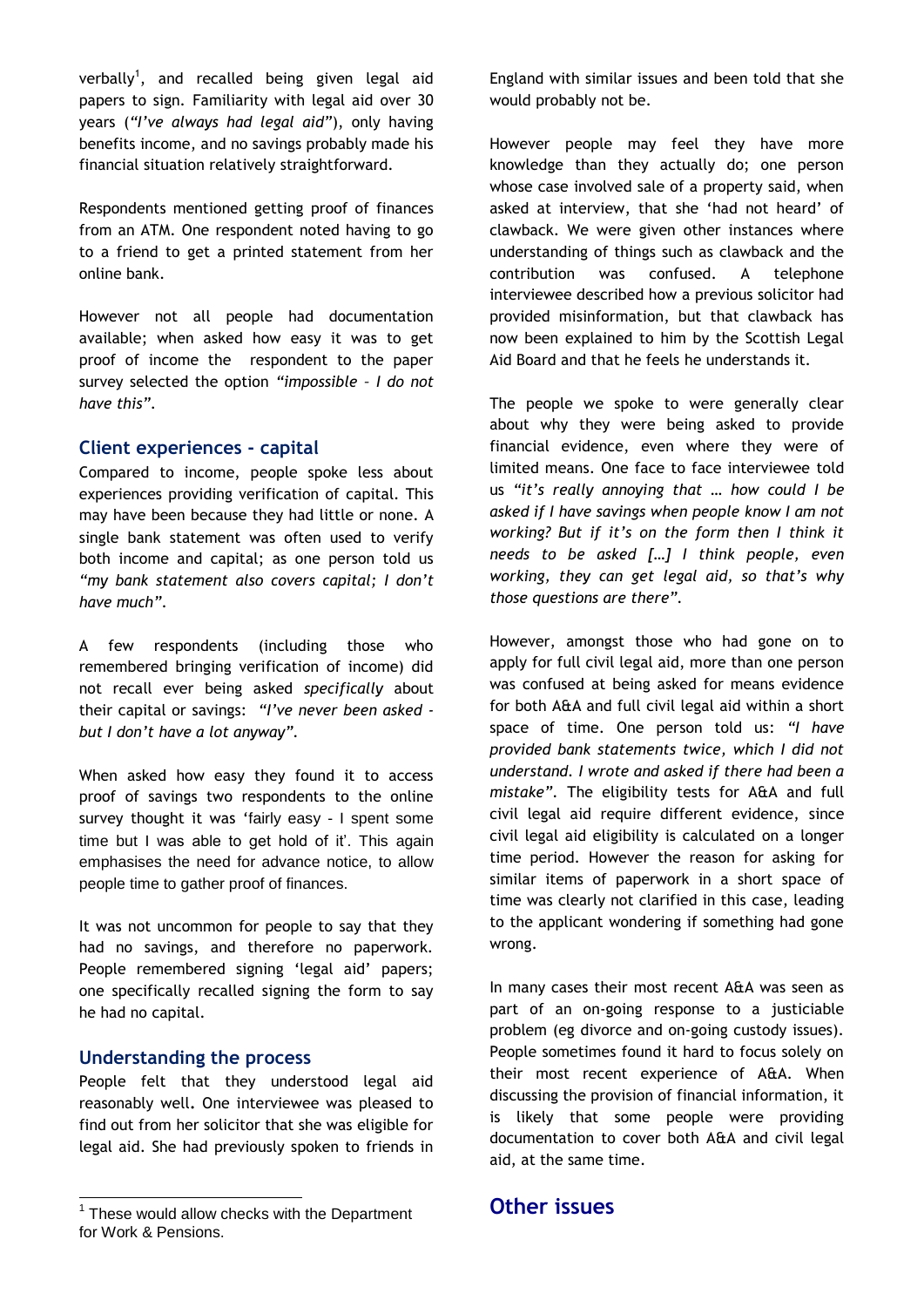We asked whether people had had worries about how they would pay for a solicitor, before they spoke to their solicitor. Those who had previously used legal aid were unlikely to have been worried about cost; although initial fears about only being able to get legal aid once were mentioned. Those without experience of legal aid were more likely to mention having been worried: *"it was on my mind as to how I would pay".* 

Two female respondents spontaneously mentioned preferring to have a female solicitor. This was not something that respondents were asked about directly, although in the face to face and telephone interviews we explored how they went about finding their solicitor.

A number of interviewees reported some difficulty in accessing a solicitor. The level of difficulty varied, for instance one person phoned a legal aid solicitor but was told he would have to wait a month for an appointment. He had no problem with the next solicitor, going to a firm who he knew did criminal work and checking the sign to see that it also did civil. He was then able to go in and get an appointment with no difficulty. More than one person mentioned having to 'ring round' to find a solicitor to take on their case, getting recommendations from firms, or other contacts, as to who they should try next.

Once they had found a solicitor, only one interviewee reported difficulties in accessing the solicitor as an on-going concern. She explained that getting time with the solicitor is *"very difficult"* and *"not at the right time".* She also explained that it was hard to leave messages, and when she did she was *"not certain that these are passed on or read".* 

There were very many positive comments about solicitors, and the work done under legal aid. One interviewee had initially been concerned about the quality of service she would get from a legal aid solicitor; her experiences changed this perception: *"my solicitor has been great!".*

However not all interviewees felt that the support they received from solicitors matched their expectations. In relation to an earlier experience (of an on-going case) one interviewee noted *"I didn't know anything about solicitors and thought ... the solicitor would tell me what to do but she just waited for my instruction".* 

Three interviewees who had a background of domestic abuse or mental health problems mentioned how these situations impacted on their experiences of getting help.

## **Conclusions**

The applicants for civil A&A that we spoke to did not appear to have any major problems in providing financial verification. In many cases it was clearly easy for them to get hold of something suitable. In other instances it may be that the solicitor did not push them for something that was difficult to provide, but may have used other methods of getting confirmation. Generally the feedback from the people we spoke to suggests that solicitors, and frontline staff, are asking people for the documentation that is needed to assess eligibility.

The suggestion by some interviewees that they were not asked to bring financial documentation to their first meeting shows that this could be an area for ensuring good practice is followed. We did not explicitly explore differences in outcome between those who did and did not bring documentation to their first meeting. However, by not ensuring eligibility at the first meeting solicitors risk the client not returning with proof.

## **Next Steps**

These findings have already been reviewed by the Board. They have contributed to our knowledge of applicant experiences in this area, and will support our future communications and guidance on verification.

This project was an exploration of research with applicants. We explored a variety of different methods, and this will contribute to future research projects.

## **Further information**

This research briefing is available on our website at:

[http://www.slab.org.uk/about\\_us/research](http://www.slab.org.uk/about_us/research)

If you would like further information about this project please contact Jo Garrett, Research Unit, Tel: 0131 240 2042 or email: garrettjo@slab.org.uk.

Further information about civil advice & assistance and civil legal aid (including eligibility)